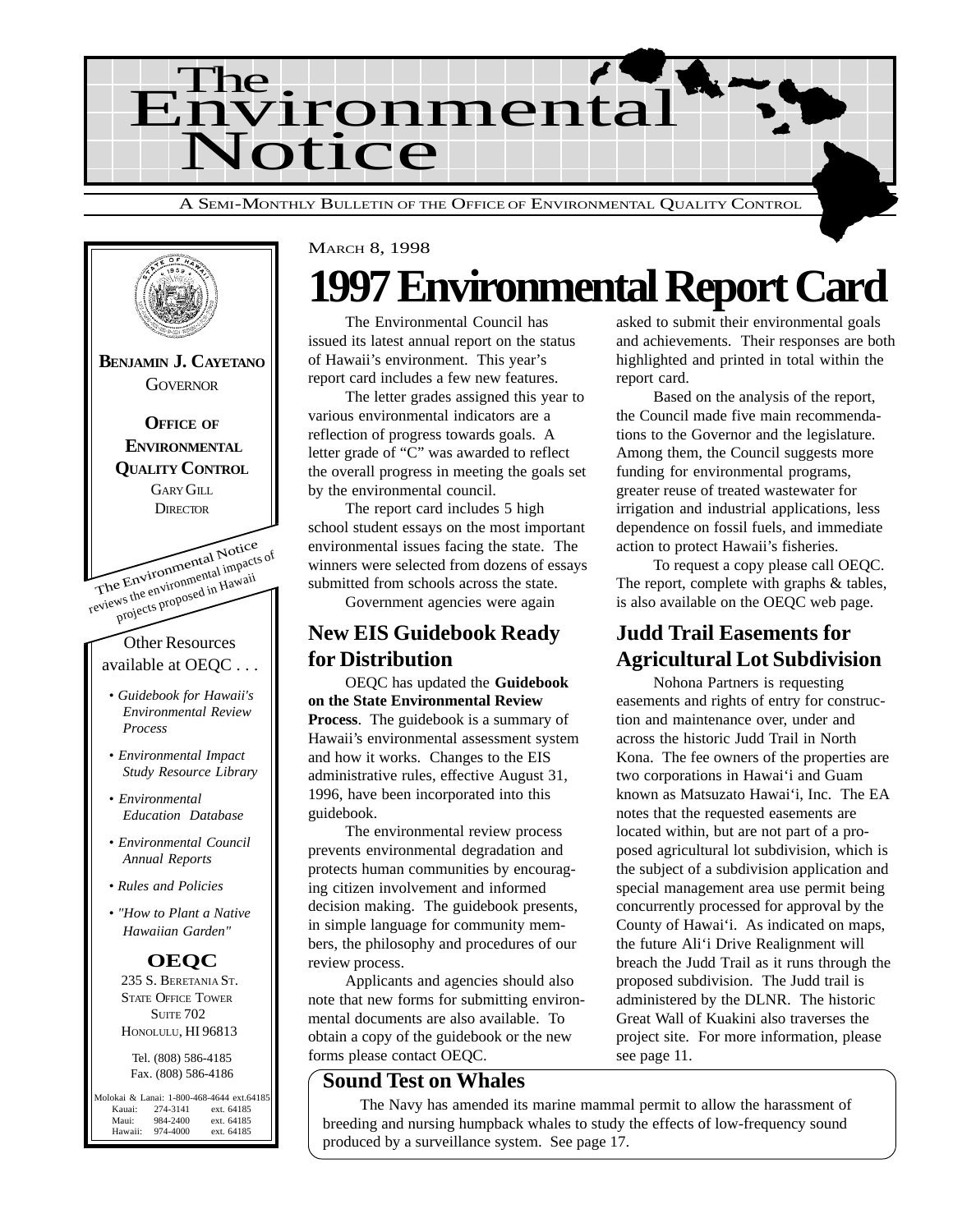# Table of Contents

MARCH 8, 1998

## **1** [Oahu Notices](#page-2-0)

| <b>Draft Environmental Assessments</b>                                |
|-----------------------------------------------------------------------|
| <b>Final Environmental Assessments/</b>                               |
| <b>Findings of No Significant Impacts (FONSI)</b>                     |
| (2) Oahu Community Correctional Center, "J" Block Housing Unit  4     |
|                                                                       |
| <b>National Environmental Policy Act (NEPA)</b>                       |
| (4) Barbers Point Fleet Test Support Facility                         |
|                                                                       |
| (5) Kaneohe Marine Corps Base Hawaii Box Storm                        |
|                                                                       |
| (6) Bulk and Retail Fuel Facility (Super Station) Schofield Barracks, |
| Hawaii (Environmental Assessment and FONSI)  6                        |
| <b>Previously Published Projects Pending Public Comments</b>          |

## 3 **Maui Notices**

| <b>Final Environmental Assessments/FONSI</b>                 |  |
|--------------------------------------------------------------|--|
| <b>National Environmental Policy Act (NEPA)</b>              |  |
| (2) Honoapiilani Highway Widening - Kaanapali Parkway to     |  |
| Honokowai Stream (Draft Environmental Assessment)  8         |  |
| <b>Previously Published Projects Pending Public Comments</b> |  |
|                                                              |  |
| Final Environmental Impact Statement Acceptance Notices 9    |  |

## 6 **Hawaii Notices**

#### **Draft Environmental Assessements** [\(1\) Ahalanui Park Development......................................................... 10](#page-9-0) [\(2\) Hawaii's Volcano Circus Buildings ............................................... 10](#page-9-0) [\(3\) Nohona Partners Easement Over Judd Trail ............................... 11](#page-10-0) **Final Environmental Assessments/ Findings of No Significant Impacts (FONSI)** [\(4\) Ka'awaloa Orchards Agricultural Project District ......................... 11](#page-10-0) [\(5\) Keonepoko Nui 2 Production Well ............................................... 12](#page-11-0) **National Environmental Policy Act (NEPA)** [\(6\) Kuakini Highway Improvements Between Palani and](#page-12-0) Hualalai Roads (Environmental Assessment) ............................ 13

#### **Previously Published Projects Pending Public Comments**

## 7 **Kauai Notices**

#### **Previously Published Projects Pending Public Comments**

## **Shoreline Notices**

## **Pollution Control Permits**

## **Environmental Council Notices**

|--|--|

## **Federal Notices**

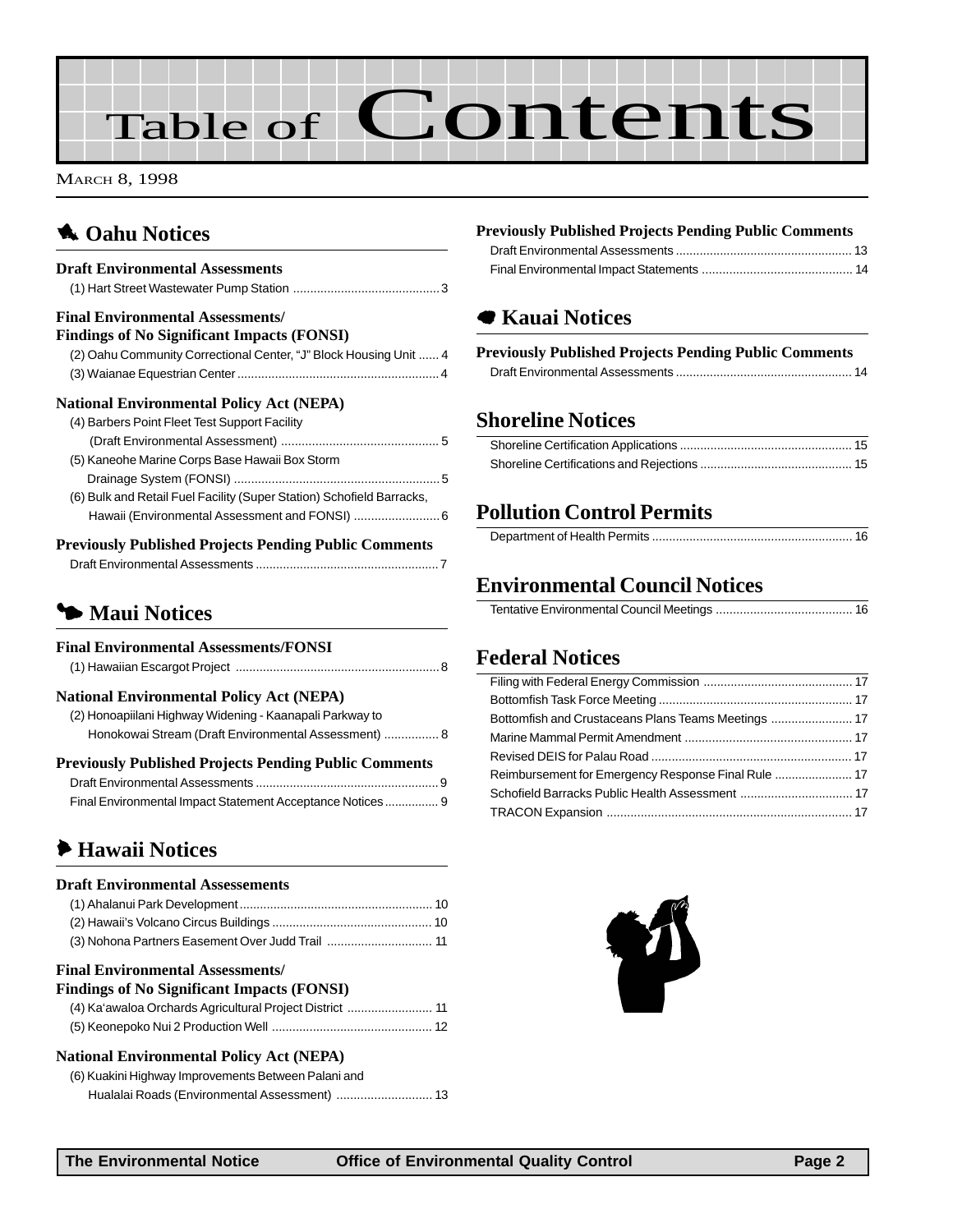**Oahu Notices**

**5**

## <span id="page-2-0"></span>**Draft Environmental Assessments**

## 1 **(1) Hart Street Wastewater Pump Station**

| District:             | Honolulu<br>3                            |
|-----------------------|------------------------------------------|
| TMK:                  | $1-5-34:6$ and $1-5-42:21$               |
| Applicant:            | City and County of Honolulu              |
|                       | Department of Wastewater                 |
|                       | Management                               |
|                       | 650 South King Street                    |
|                       | Honolulu, Hawaii 96813                   |
|                       | Contact: Kumar Bhagavan, P.E. (527-      |
|                       | 5158)                                    |
|                       | <b>Approving Agency/Accepting</b>        |
| <b>Authority:</b>     | City and County of Honolulu              |
|                       | Department of Wastewater Management      |
|                       | 650 South King Street                    |
|                       | Honolulu, Hawaii 96813                   |
|                       | Contact: Kumar Bhagavan, P.E. (527-5158) |
| <b>Consultant:</b>    | Wilson Okamoto & Associates, Inc.        |
|                       | 1907 South Beretania Street, Suite 400   |
|                       | Honolulu, Hawaii 96826                   |
|                       | Contact: John L. Sakaguchi (946-2277)    |
| <b>Public Comment</b> |                                          |
| <b>Deadline:</b>      | April 7, 1998                            |
| Status:               | DEA First Notice pending public comment. |
|                       | Address comments to the applicant with   |
|                       | copies to the consultant and OEQC.       |
| <b>Permits</b>        | NPDES, building, noise, dewatering       |

**Required**: permits

The City and County of Honolulu Department of Wastewater Management (WWM) is proposing to rehabilitate and to construct improvements to the Hart Street Wastewater Pump Station (WWPS). The proposed project site will encompass a total of 0.797 acres which consists of the existing Hart Street WWPS, Tax Map Key 1-5-34:6, an area of about 0.568 acres, and an additional about 9,972 square feet (0.229 acres) of an adjacent parcel (TMK: 1-5-42:21) owned by the State of Hawaii and controlled by the Department of Transportation Harbors Division.

The proposed rehabilitation and improvements include constructing a new electrical building adjacent to the east, or Nimitz Highway, side of the existing pump station and

constructing a new emergency generator building with underground fuel tanks. The proposed rehabilitation also involves installing new electrical switchgear and motor controls, installing new motors and drives, replacing the existing emergency generators, changing the operating voltage from 4160V to 480V, and dividing the wet well into three sections so that operations can continue during a maintenance activities. WWM plans are for construction and rehabilitation activities at the WWPS to occur after the Hart Street WWPS Replacement Force Main has been constructed and made operational.

**1 2**

The State-owned parcel will be permanently acquired by purchase in fee or by long-term lease to provide space for operational and maintenance areas, for maneuvering heavy equipment, for removing and replacing pumps, for accessing the back, or north side, of the WWPS, for storing motors, rotating elements, pump impellers, and emergency pumps, and for parking City-owned and personnel vehicles.

During the construction period, it will be necessary to have temporary access from the adjacent land currently controlled by the State of Hawaii Department of Transportation, Harbors Division. An area of about 1.0 to 1.5 acres of the makai adjacent parcel will be needed to stage material and equipment and to provide access to the wet well area of the WWPS.

**4**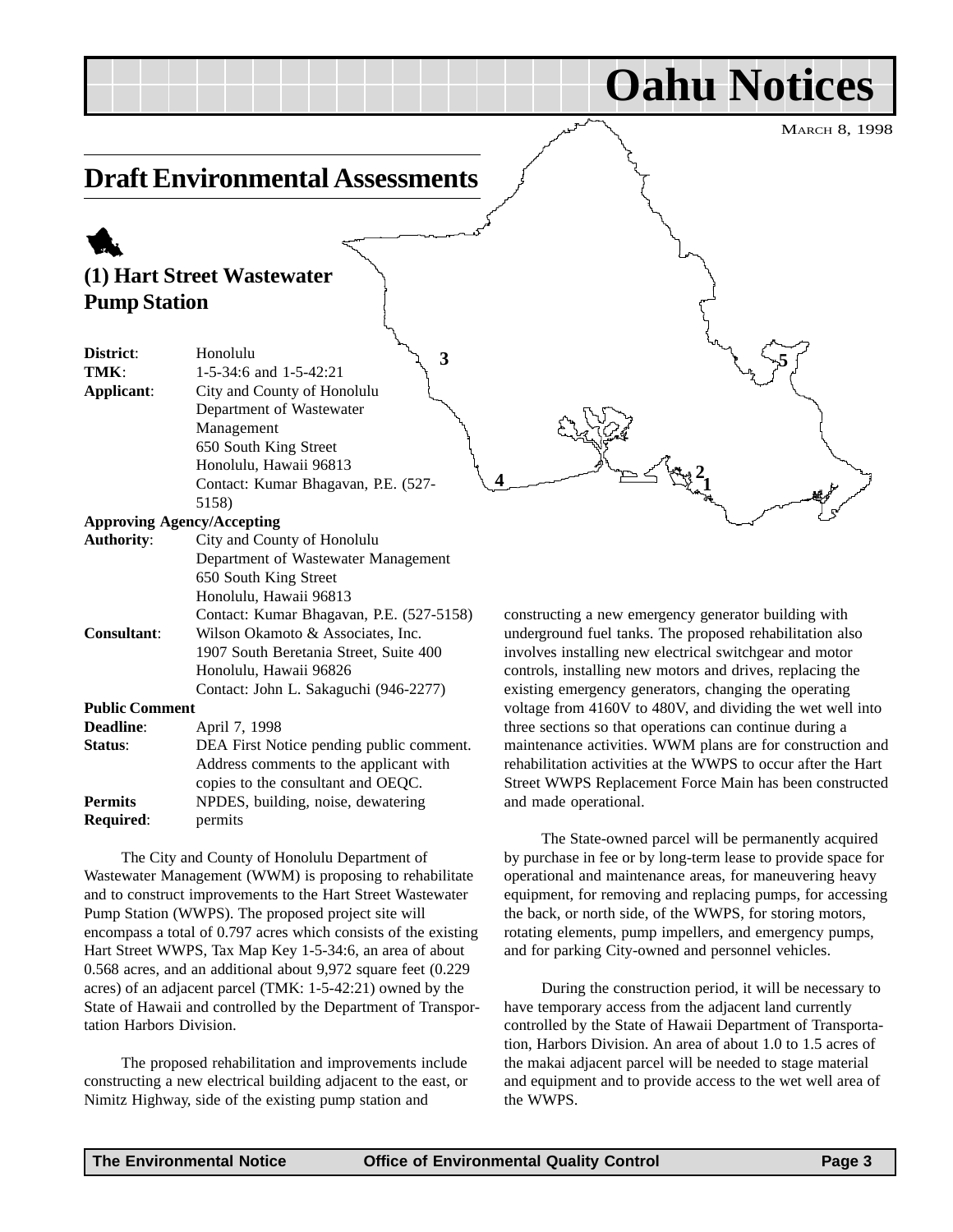## <span id="page-3-0"></span>**Oahu Notices**

MARCH 8, 1998

## **Final Environmental Assessments/Findings of No Significant Impacts (FONSI)**



## **(2) Oahu Community Correctional Center, "J" Block Housing Unit**

| District:                         | Honolulu                               |
|-----------------------------------|----------------------------------------|
| TMK:                              | 1-2-13: parcel 12                      |
| Applicant:                        | Department of Public Safety            |
|                                   | 919 Ala Moana Boulevard, 4th Floor     |
|                                   | Honolulu, Hawaii 96814                 |
|                                   | Contact: John Borders (587-3459)       |
| <b>Approving Agency/Accepting</b> |                                        |
| <b>Authority:</b>                 | Department of Accounting and General   |
|                                   | <b>Services</b>                        |
|                                   | P.O. Box 119                           |
|                                   | Honolulu, Hawaii 96813                 |
|                                   | Contact: Roy Kimura (586-0463)         |
| <b>Consultant:</b>                | R.M. Towill Corporation                |
|                                   | 420 Waiakamilo Road, Suite 411         |
|                                   | Honolulu, Hawaii 96817                 |
|                                   | Contact: Chester Koga (842-1133)       |
| <b>Public Challenge</b>           |                                        |
| <b>Deadline:</b>                  | April 7, 1998                          |
| Status:                           | FEA/FONSI issued, project may proceed. |
| <b>Permits</b>                    |                                        |
| Required:                         | Plan Review Use                        |

The Department of Public Safety (PSD), State of Hawaii is proposing to expand its facilities at the Oahu Community Correctional Center (OCCC) by adding an additional 168-bed facility as part of their overall plan to mitigate the chronic housing shortfall it continues to experience. The PSD has designed the new housing to meet current American Corrections Association (ACA) standards for adult correctional facilities.

The primary justification for this captial expenditure at the OCCC is the critical need to provide additional pre-trial and medium security bed spaces for the First Judicial Circuit as the facility is currently housing 200 (average) inmates over its authorized bed capacity. Key elements of the program are the direct result of the requirements found in Spear v. Cayetano Civil No. 84-1104.

The J-Block housing unit will be located adjacent to existing housing modules at OCCC and will be within the existing security fenced area. The new building will be a twostory building constructed with concrete masonry units and will be able to accommodate 168 inmates. The building will have a total of 18,800 square feet of area. This new unit will be used to house medium security inmates. The inmates eligible for housing in this unit are already within the facility sharing other spaces. The proposed project will not have any long term impacts. Short-term impact will be construction related and will be mitigated through acceptable construction practices and good housekeeping.

A Planned Review Use (PRU) permit will be sought from the City and County of Honolulu for this project. The PRU will update current plans for the OCCC.

OCCC is located at 1299 Kamehameha Highway at Puuhale Road in Kalihi.



## **(3) Waianae Equestrian Center**

| District:               | Waianae                                |
|-------------------------|----------------------------------------|
| TMK:                    | $8 - 5 - 03:1$                         |
| Applicant:              | Roberta Ferreira (668-6347)            |
|                         | 87-1161 Iliili Road                    |
|                         | Waianae, Hawaii 96792                  |
|                         | <b>Approving Agency/Accepting</b>      |
| <b>Authority:</b>       | City and County of Honolulu            |
|                         | Department of Public Works             |
|                         | 650 South King Street                  |
|                         | Honolulu, Hawaii 96813                 |
|                         | Contact: John Lee (527-5352)           |
| <b>Public Challenge</b> |                                        |
| <b>Deadline:</b>        | April 7, 1998                          |
| Status:                 | FEA/FONSI issued, project may proceed. |
| <b>Permits</b>          | Conditional Use, Grading, Building     |
| <b>Required:</b>        | and Individual Wastewater Permits      |

The applicant proposes to construct an equestrian facility on approximately 29 acres in the Waianae area which, except for seven acres, was previously used as a landfill. The project is to develop and preserve a land area for equine sports and related outdoor recreational opportunities. Its intent is also to provide a program for the youth in the area, in conjunction with the Boys and Girls Club, at no cost to disadvantaged youths. The large equine community on the Leeward side will also benefit from this center as well as all equine organizations statewide.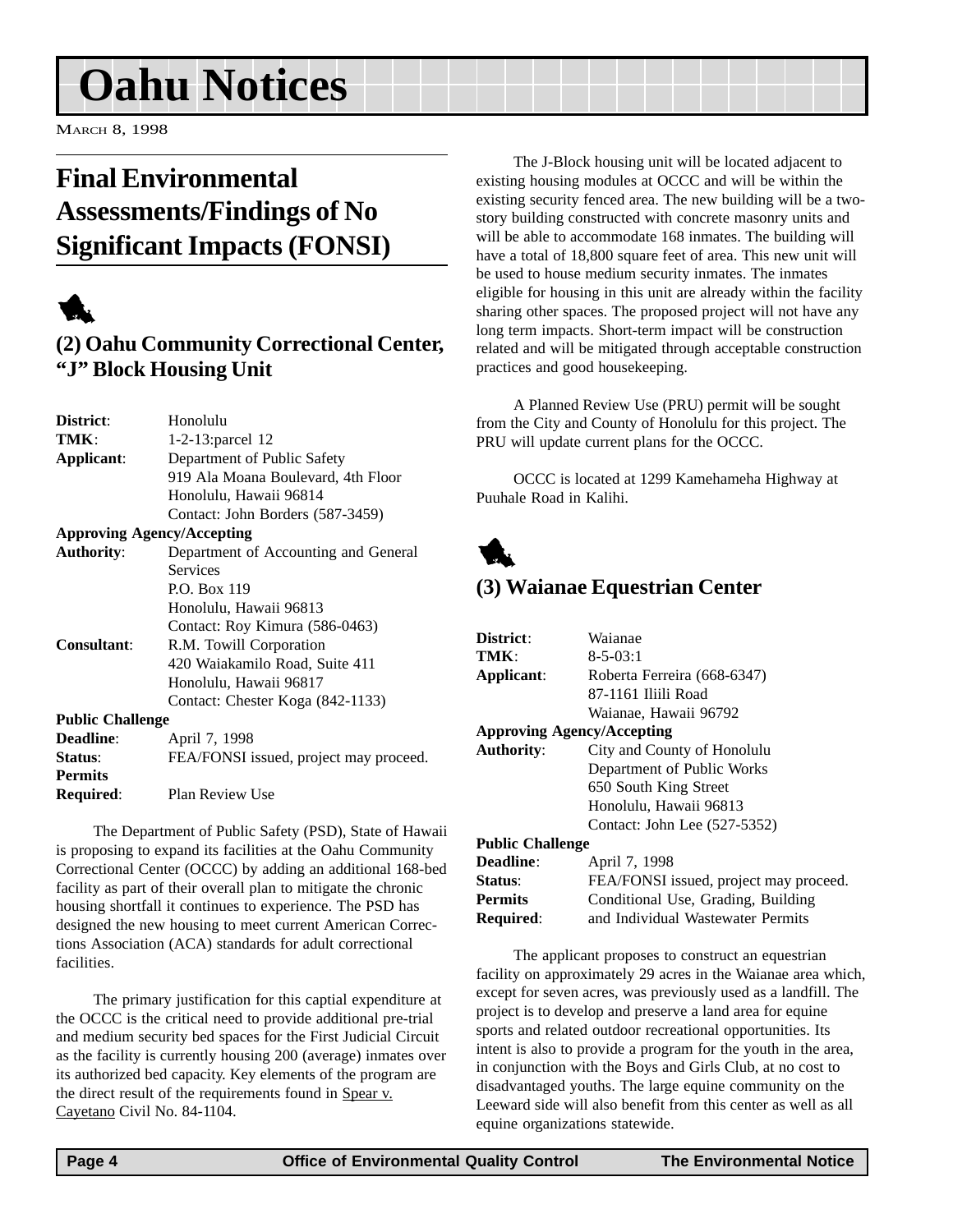<span id="page-4-0"></span>

The project is located at 85-572 Waianae Valley Road, Waianae. Waianae Intermediate School is located to the south-southeast of the site.

## **National Environmental Policy Act (NEPA)**



## **(4) Barbers Point Fleet Test Support Facility (Draft Environmental Assessment)**

| District:             | Ewa                                       |
|-----------------------|-------------------------------------------|
| TMK:                  | 9-1-26-2 Other areas: 8-7-6-26; 8-7-8-74; |
|                       | $8 - 9 - 6 - 88$                          |
| Applicant:            | Naval Undersea Warfare Center (NUWC)      |
|                       | Division                                  |
|                       | <b>Facility Engineering Department</b>    |
|                       | 610 Dowell Street                         |
|                       | Keyport, WA 98345-7610                    |
|                       | Contact: Gary Kasaoka (471-9338)          |
|                       | <b>Approving Agency/Accepting</b>         |
| <b>Authority:</b>     | Chief of Naval Operations (N456)          |
|                       | Department of the Navy                    |
|                       | Crystal Plaza #5, Room 680                |
|                       | 2211 South Clark Place                    |
|                       | Arlington, VA 22244-5108                  |
|                       | Contact: Charlie Chern (703-604-1268)     |
| <b>Consultant:</b>    | Helber Hastert & Fee, Planners            |
|                       | 733 Bishop Street, Suite 2590             |
|                       | Honolulu, Hawaii 96813                    |
|                       | Contact: Leslie Kurisaki (545-2055)       |
| <b>Public Comment</b> |                                           |
| <b>Deadline:</b>      | April 15, 1998                            |
|                       |                                           |

The Department of the Navy is announcing the availability of a Draft Environmental Assessment for the proposed construction of a Fleet Test Support Facility (FTSF) within a five-acre U.S. Coast Guard reservation at Barbers Point, Oahu, Hawaii.

The proposed action will construct a two-story, 2,800-sf building, erect an adjacent 125-ft antenna tower, install utilities, and pave a parking area at the site. The FTSF will be built adjacent to an existing Shipboard Electronics Systems Evaluation Facility (SESEF), and the entire compound, including the existing SESEF, will be located behind a

security fence. Also, the project will install a 4-foot chain link fence around an existing population of *Achyranthes splendens* var. *rotundata*, an endangered plant species found in the area.

The FTSF will house equipment and personnel for operational evaluation of combat and navigational systems on surface ships and submarines. It will consolidate operations that are currently conducted at the SESEF and at several smaller, existing facilities along the Nanakuli coast of Oahu, Hawaii, some of which will be subsequently deactivated. The new facility is needed to support the rapid growth in the Naval Undersea Warfare Center testing mission and to consolidate equipment and personnel for more efficient and effective fleet test operations.

In accordance with Executive Order 11988, Floodplain Management, alternative sites were considered for the project, which is proposed to be built in a 100-year floodplain and tsunami inundation area. The facility will be located approximately 180 feet from the shoreline, meeting the City and County of Honolulu shoreline setback requirement. Due to operational requirements, the Navy has determined that it cannot avoid constructing the FTSF at the proposed site. The structure will be elevated and built above the 100-year flood level to mitigate against potential impacts of flooding.

Government agencies, elected officials, individuals, and community organizations are invited to review the draft document and to comment on the proposed action by April 15, 1998.

For further information, requests for single copies of the Draft EA, and submittal of written comments, the point of contact is Mr. Gary Kasaoka (Code 231GK), Pacific Division, Naval Facilities Engineering Command, Pearl Harbor, Hawaii 96860-7300; telephone (808) 471-9338; fax (808) 474-5909; or internet address: [gkasaoka@efdpac.navfac.navy.mil].



## **(5) Kaneohe Marine Corps Base Hawaii Box Storm Drainage System (FONSI)**

| District:  | Koolaupoko                          |
|------------|-------------------------------------|
| TMK:       | $4 - 4 - 08:01$                     |
| Applicant: | Commanding Officer                  |
|            | Naval Air Station Barbers Point     |
|            | Barbers Point, Hawaii 96862-5050    |
|            | Contact: Dennis Yamamoto (684-0153) |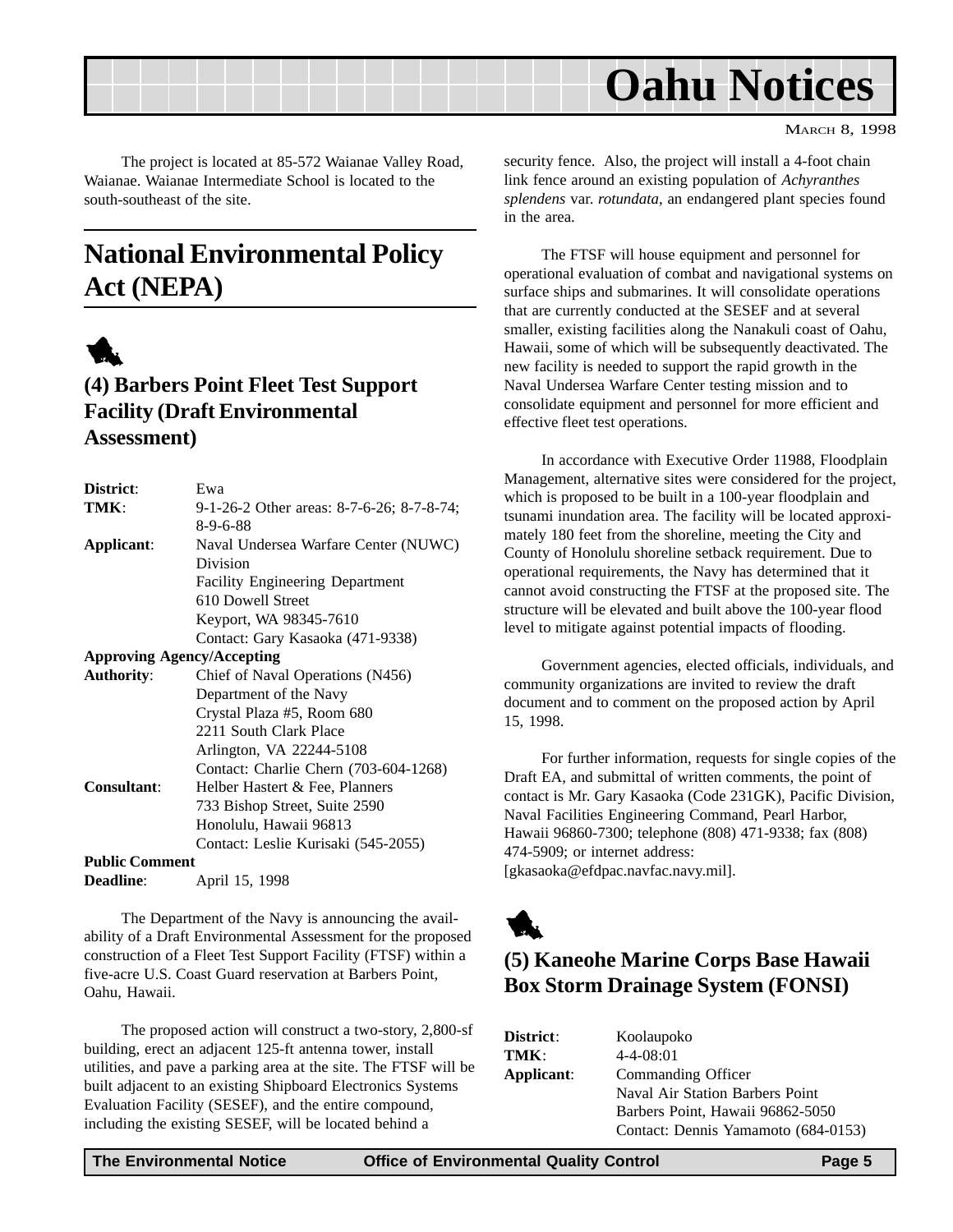## <span id="page-5-0"></span>**Oahu Notices**

MARCH 8, 1998

#### **Approving Agency/Accepting**

| <b>Authority:</b>  | Chief of Naval Operations (N456)      |
|--------------------|---------------------------------------|
|                    | Crystal Plaza #5, Room 680            |
|                    | 2211 South Clark Place                |
|                    | Arlington, VA 22244-5108              |
|                    | Contact: Charlie Chern (703-604-1268) |
| <b>Consultant:</b> | <b>Belt Collins Hawaii</b>            |
|                    | 680 Ala Moana Boulevard, First Floor  |
|                    | Honolulu, Hawaii 96813                |
|                    | Contact: John Goody (521-5361)        |
|                    |                                       |

Pursuant to Council on Environmental Quality Regulations (40 CFR Parts 1500-1508) implementing procedural provisions of the National Environmental Policy Act (NEPA), the Department of the Navy gives notice that a Supplemental Environmental Assessment (SEA) has been prepared and an Environmental Impact Statement is not required for the Construction of a Box Drainage System Modifications at Marine Corps Base Hawaii (MCBH), Kaneohe Bay, Oahu, Hawaii. The proposed action was identified as a solution to a localized flooding problem in an Environmental Assessment prepared previously for the Realignment of Military Organizations to MCBH Kaneohe Bay. A Finding of No Significant Impact (FONSI) was issued for that action on August 18, 1996.

The proposed action consists of constructing 1,043 lineal feet (318 m) of a new 10 ft (3 m) x 4 ft (1.2 m) reinforced concrete, box drain system between Hangars 104 and 105 at MCBH Kaneohe Bay. The box drain systems modification would extend from an existing 10 ft (3 m) x 3.5 ft (1.1 m) box drain at First Street to a new headwall and outfall at Kaneohe Bay. The box drain would have a runoff discharge capacity of 218 cubic feet per second (6,172 lps). It will also replace a portion of an existing 15-inch (38-cm) drain line that conveys roof runoff from Hangar 104 into Kaneohe Bay.

Based on information gathered during preparation of the SEA, the Department of the Navy finds that the proposed construction of the box storm drainage system modifications at MCBH Kaneohe Bay will not significantly impact the environment.

The SEA and FONSI addressing this action may be obtained from: Commander, Pacific Division, Naval Facilities Engineering Command, Pearl Harbor, Hawaii 96860-7300 (Attention: Mr. Gary Kasaoka, Code 231GK), telephone (808) 471-9338, fax (808) 474-5909, or internet address: [gkasaoka@efdpac.navfac.navy.mil].



## **(6) Bulk and Retail Fuel Facility (Super Station) Schofield Barracks, Hawaii (Environmental Assessment and FONSI)**

| District:             | Wahiawa                                  |
|-----------------------|------------------------------------------|
| Applicant:            | Directorate of Public Works              |
|                       | U.S. Army Garrison, Hawaii               |
|                       | Schofield Barracks, Hawaii 96857-5013    |
|                       | Contact: Peter Yuh, Jr. (656-2878, ext.) |
|                       | 1051)                                    |
| <b>Public Comment</b> |                                          |
| <b>Deadline:</b>      | April 7, 1998                            |

The proposed action is to privatize installation fueling operations and to construct a consolidated bulk retail fuel station at Duck Field at Schofield Barracks, Hawaii. The new facility would support U.S. Army, Hawaii operations at Schofield Barracks and WAAF and will replace all existing mobility fuel facilities. This includes the Schofield bulk fuel yard, Wheeler bulk fuel yard and all 25th Infantry Division and 45th Corps Support Group motorpool facilities. Implementation of the proposed action is necessary to avoid noncompliance of new EPA requirements to have all existing fill stations upgraded with spill prevention and containment fixtures and have corrosion protection by December 1998.

Upon completion of an environmental assessment, it has been concluded that the proposed privatization of fueling activities and construction of a bulk and retail fuel facility at Duck Field, Schofield Barracks would not have any unmitigable, significant adverse impacts on the environment. The proposed action does not constitute a major federal action having any known significant effects on the quality of the human environment. As such, this proposed action does not require the completion of an Environmental Impact Statement, as defined by AR 200-2.

Comment deadline for this Finding of No Significant Impact is April 7, 1998. Please send comments to: Peter Yuh, Jr. Environmental Division Directorate of Public Works U.S. Army Garrison, Hawaii Schofield Barracks, HI 96857-5013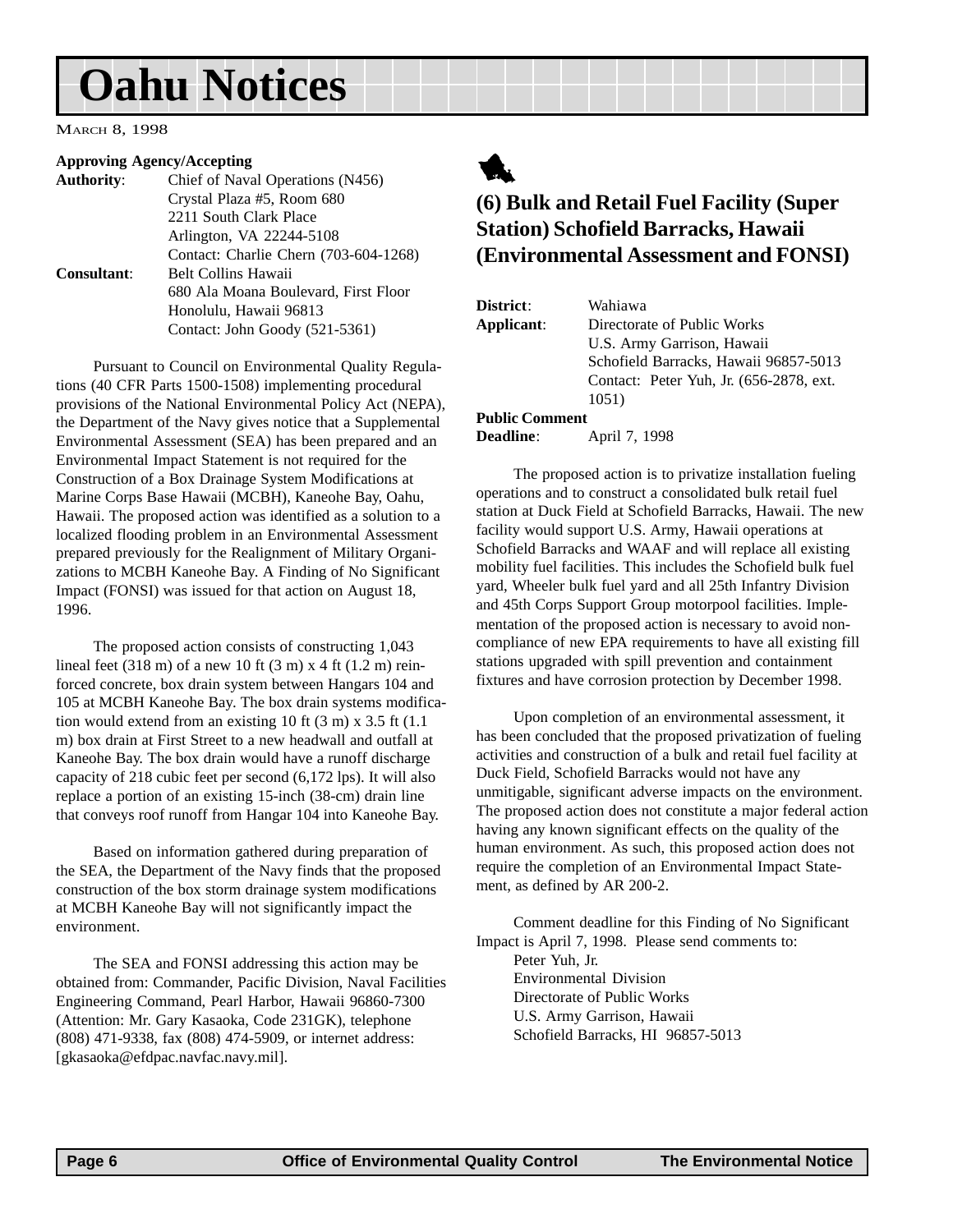## **Oahu Notices**

MARCH 8, 1998

## <span id="page-6-0"></span>**Previously Published Projects Pending Public Comments**

### **Draft Environmental Assessments**

#### 1 **Auloa Road 16-Inch Water Main**

| Applicant:                        | City and County of Honolulu       |
|-----------------------------------|-----------------------------------|
|                                   | Board of Water Supply             |
|                                   | 630 South Beretania Street        |
|                                   | Honolulu, Hawaii 96843            |
|                                   | Contact: Barry Usagawa (527-5235) |
| <b>Approving Agency/Accepting</b> |                                   |
| <b>Authority:</b>                 | City and County of Honolulu       |
|                                   | Board of Water Supply             |
|                                   | 630 South Beretania Street        |
|                                   | Honolulu, Hawaii 96843            |
|                                   | Contact: Raymond Sato (527-6180)  |
| <b>Public Comment</b>             |                                   |

**Deadline**: March 25, 1998

#### 1 **Punahou Street Off-Ramp Improvements**

**Applicant**: Department of Transportation, Highways Division 869 Punchbowl Street Honolulu, Hawaii 96813 Contact: Kevin Ito (587-2122) **Approving Agency/Accepting Authority**: Same as above. **Public Comment Deadline**: March 25, 1998

## **Meeting of the Forest Stewardship Committee**

The Hawaii State Forest Stewardship Committee will hold its next quarterly meeting on March 17, 1998 in Honolulu.

For further information on specific time, location and agenda items, please contact Karl R. Dalla Rosa, Forest Stewardship Coordinator at 587-4174.

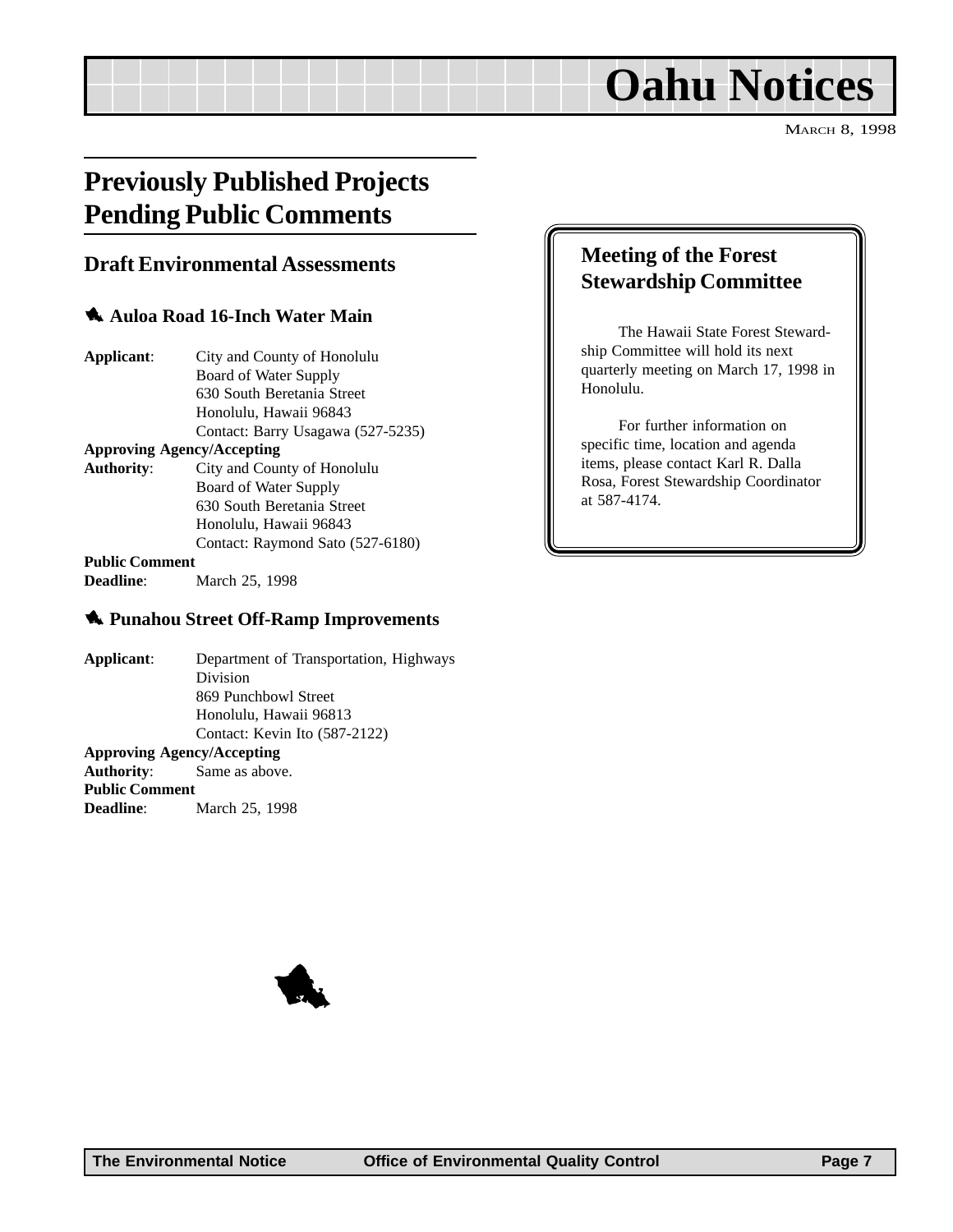## <span id="page-7-0"></span>**Maui Notices**

MARCH 8, 1998

### **Final Environmental Assessments/FONSI**  $\blacklozenge$ **(1) Hawaiian Escargot Project District**: Hana **TMK**:  $1-1-04:05$ **Applicant**: Na Moku Aupuni O Ko'olau Hui HC1, Box 62, Wailuanui Road Haiku, Hawaii 96708 Contact: Ed Wendt (248-8658) **Approving Agency/Accepting Authority**: Department of Land and Natural Resources Land Division 54 South High Street, Room 101 Wailuku, Hawaii 96793-2198 Contact: Philip Ohta (984-8100) **Public Challenge TMK**: Portions of 4-4-2:2; 4-4-6:14, 56, 59; 4-4- **1 2**

| T AMIL CHAIRTIEL |                                       |
|------------------|---------------------------------------|
| <b>Deadline:</b> | April 7, 1998                         |
| Status:          | FEA/FONSI issued, project may proceed |
| <b>Permits</b>   |                                       |
| <b>Required:</b> | Lease of state lands; building        |

The Hawaiian Escargot Project will use state lands for snail confinement, snail processing, and office/warehouse purposes. The project will help to eliminate the Golden Apple snails' (*Pomacea conaliculata*) presence in taro patches, restore the taro industry, and provide employment within the community.

## **National Environmental Policy Act (NEPA)**



## **(2) Honoapiilani Highway Widening - Kaanapali Parkway to Honokowai Stream (Draft Environmental Assessment)**

**District**: Lahaina

| TMK:           | Portions of 4-4-2:2; 4-4-6:14, 56, 59; 4-4- |
|----------------|---------------------------------------------|
|                | $8:14$ , 20; 4-4-14:3, 4, 5                 |
| Applicant:     | State Department of Transportation          |
|                | 869 Punchbowl Street                        |
|                | Honolulu, Hawaii 96813                      |
|                | Contact: Fred Abeshima (587-2123)           |
| Consultant:    | Munekiyo Arakawa & Hiraga, Inc.             |
|                | 305 High Street                             |
|                | Wailuku, Hawaii 96793                       |
|                | Contact: Michael Munekiyo (244-2015)        |
| Public Comment |                                             |

#### **Public Comment**

**Deadline**: **April 7, 1998** 

The State Department of Transportation is proposing to widen Honoapiilani Highway from Kaanapali Parkway to the vicinity of Honokowai Stream, a distance of approximately 2.2 miles.

The existing two-lane highway typical section will be widened to provide four 11-foot wide travel lanes, a 4-foot wide striped median, and 6-foot wide shoulders. Proposed improvements also include widening the Honokowai Stream bridge and modifications to geometrics at the intersections of Kekaa Drive, Puukolii Road, Halawai Drive, and Lower Honoapiilani Road, as well as the construction of an approximately 720-foot retaining wall south of the highway's intersection with Puukolii Road. In addition to fill slope activities and the demolition of existing overhead golf cart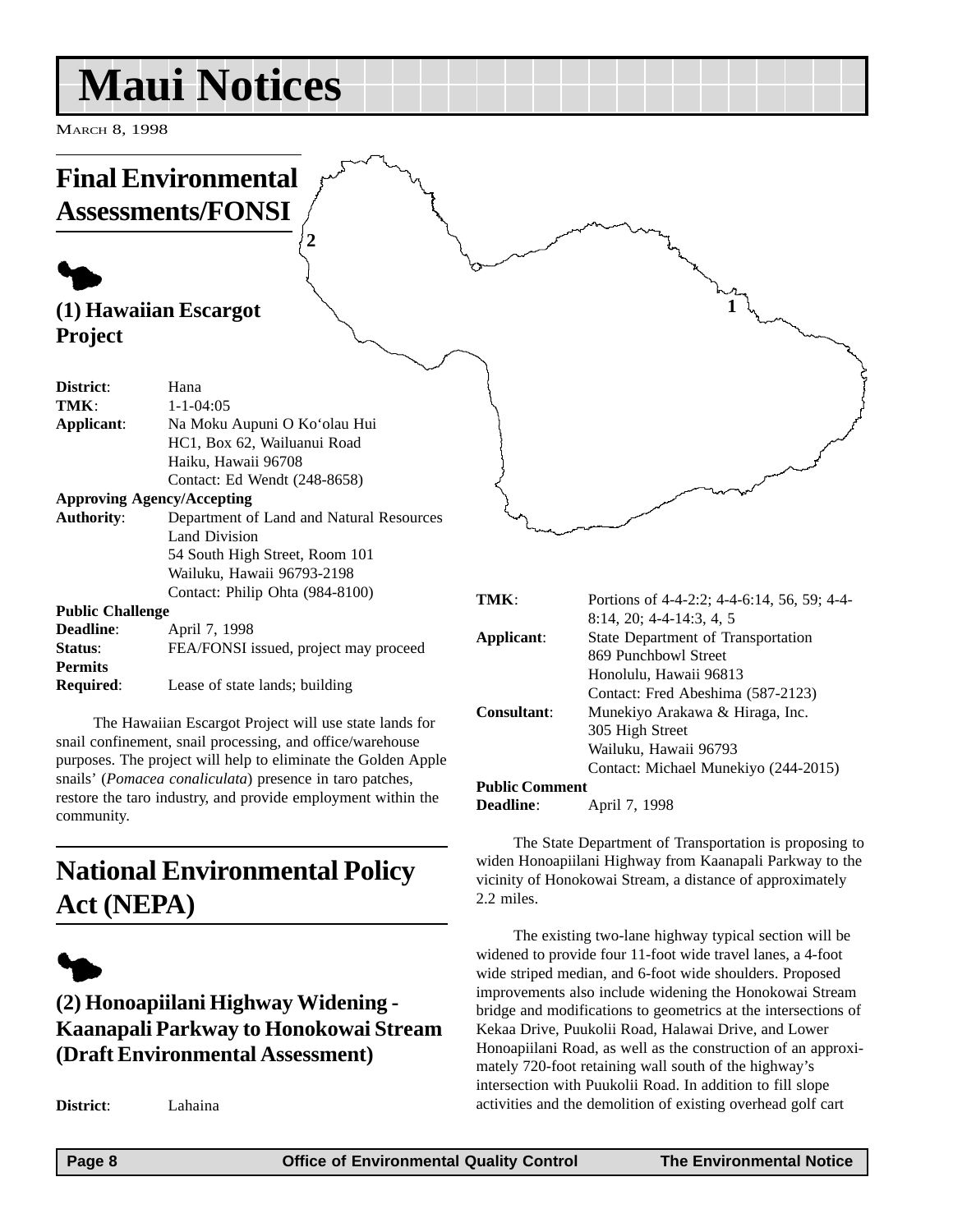<span id="page-8-0"></span>

and maintenance bridges, the construction of a new replacement bridge, as well as a temporary detour road and drainage system improvements are proposed. While the majority of improvements will be within the existing right-of-way, limited right-of-way acquisition will be required for the highway widening.

With a projected total cost of approximately \$10.0 million, construction of the project is anticipated to commence in the fall of 1998, with completion estimated approximately 18 months later.

The widening of Honoapiilani Highway will increase highway capacity, relieve traffic congestion, and improve traffic circulation. The proposed improvements are not expected to result in long-term adverse impacts to the infrastructure, public services, and the physical and socioeconomic environment. A public hearing on the proposed project will be held on March 23, 1998 from 6:00 p.m. to 9:00 p.m. at the Lahaina Intermediate School cafeteria, 871 Lahainaluna Road, Lahaina, Hawaii.

A Final Environmental Assessment (EA) and Findings of No Significant Impact (FONSI) was prepared for the State Department of Transportation pursuant to Chapter 343, Hawaii Revised Statutes. The notice of availability of the state Final EA/FONSI was published in the August 8, 1997 edition of the Environmental Notice.

## **Previously Published Projects Pending Public Comments**

### **Draft Environmental Assessments**

#### 3 **Makena Resort Wastewater Reclamation System**

| Applicant:            | Makena Resort                       |
|-----------------------|-------------------------------------|
|                       | 5415 Makena Alanui                  |
|                       | Kihei, Hawaii 96753                 |
|                       | Contact: Roy Figueiroa (879-4455)   |
|                       | <b>Approving Agency/Accepting</b>   |
| <b>Authority:</b>     | County of Maui, Planning Department |
|                       | 250 South High Street               |
|                       | Wailuku, Hawaii 96793               |
|                       | Contact: Ann Cua (243-7735)         |
| <b>Public Comment</b> |                                     |
| <b>Deadline:</b>      | March 25, 1998                      |

### $\blacktriangleright$  **Maui Community College Building "N" and Related Improvements**

| Applicant:            | Department of Accounting and General |
|-----------------------|--------------------------------------|
|                       | <b>Services</b>                      |
|                       | 1151 Punchbowl Street                |
|                       | Honolulu, Hawaii 96813               |
|                       | Contact: Eric Nishimoto (586-0468)   |
|                       | <b>Approving Agency/Accepting</b>    |
|                       | <b>Authority:</b> Same as above.     |
| <b>Public Comment</b> |                                      |
| <b>Deadline</b> :     | March 25, 1998                       |

## **Final Environmental Impact Statement Acceptance Notices**

### 3 **Kahului Airport Improvements**

| Applicant:        | Department of Transportation                |
|-------------------|---------------------------------------------|
|                   | <b>Airports Division</b>                    |
|                   | Honolulu International Airport              |
|                   | 400 Rodgers Boulevard, Suite 700            |
|                   | Honolulu, Hawaii 96819-1880                 |
|                   | Contact: Jerry Matsuda (838-8600)           |
|                   | <b>Approving Agency/Accepting</b>           |
| <b>Authority:</b> | Governor, State of Hawaii                   |
|                   | c/o Office of Environmental Quality Control |
|                   | 235 South Beretania Street, Suite 702       |
|                   | Honolulu, Hawaii 96813                      |
|                   | and                                         |
|                   | Federal Aviation Administration (FAA)       |
|                   | 800 Independence Avenue, SW                 |
|                   | Washington, D.C. 20591                      |
|                   | Contact: FAA Assistant Administrator        |
|                   | $(202 - 267 - 8938)$                        |
| Status:           | FEIS accepted by the Governor on February   |
|                   | 18, 1998.                                   |
|                   |                                             |
|                   |                                             |

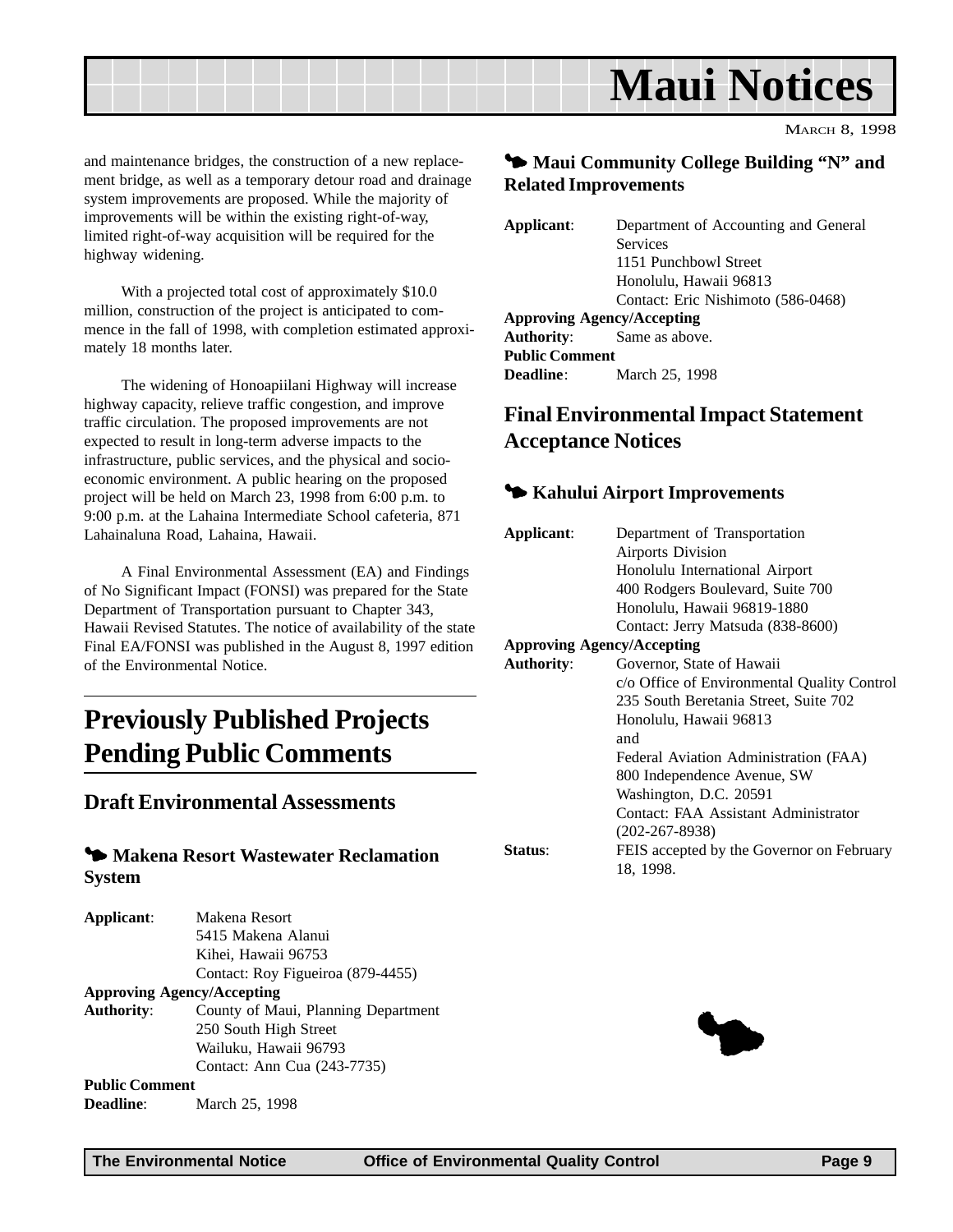## <span id="page-9-0"></span>**Hawaii Notices**

MARCH 8, 1998

## **Draft Environmental Assessements**

## $\blacktriangleright$ **(1) Ahalanui Park Development**

| Puna                                        |
|---------------------------------------------|
| $1-4-2:5, 6, 61$                            |
| County of Hawaii                            |
| Department of Parks and Recreation          |
| 25 Aupuni Street                            |
| Hilo, Hawaii 96720                          |
| Contact: Norman Olesen (961-8565)           |
| <b>Approving Agency/Accepting</b>           |
| County of Hawaii                            |
| Department of Parks and Recreation          |
| 25 Aupuni Street                            |
| Hilo, Hawaii 96720                          |
| Contact: George Yoshida (961-8311)          |
| Ron Terry, Ph.D. (982-5831)                 |
| HC 2 Box 9575                               |
| Keaau, Hawaii 96749                         |
| <b>Public Comment</b>                       |
| April 7, 1998                               |
| DEA First Notice pending public comment.    |
| Address comments to the applicant with      |
| copies to the approving agency or accepting |
| authority, the consultant and OEQC.         |
|                                             |
|                                             |

The proposed action would add features to improve the safety and recreational quality of Ahalanui Park, a well-used swimming pond and picnic area on the shoreline near Pohoiki. The improvements are: a 0.5 acre parking lot on the mauka boundary of the park; conversion and renovation of existing structures for use as a caretaker's cottage and community center; paved walkways between the parking lot and pond and other foot trails through the park; restrooms with composting toilets and a leaching field for graywater; on-site water line improvements; improved safety features, including an emergency telephone and photovoltaic security lights; upgrade of safety level of pond including rails, steps and lifeguard facilities; picnic facilities and a children's playground; and widening and improvement of a 2,000 foot section of the Kaimu-Kapoho road, which fronts the park.

The EA is a joint federal/State document. In compliance with Executive Order 11988 (Floodplain Management) and the Federal Emergency Management Agency's implementing regulations (44 CFR Part 9), a public notice that further describes the reasons for siting facilities in the floodplain is also available for review at the Hilo and Pahoa Public Libraries.

 $3^6$  5

**1**

**2**

**4**

## $\blacktriangleright$ **(2) Hawaii's Volcano Circus Buildings**

| District:                         | Puna                                      |
|-----------------------------------|-------------------------------------------|
| TMK:                              | $1 - 2 - 09:15$                           |
| Applicant:                        | Hawaii's Volcano Circus                   |
|                                   | P.O. Box 4524                             |
|                                   | Pahoa, Hawaii 96778                       |
|                                   | Contact: Graham Ellis (965-8756)          |
| <b>Approving Agency/Accepting</b> |                                           |
| <b>Authority:</b>                 | Department of Land and Natural Resources, |
|                                   | Land Division                             |
|                                   | P.O. Box 936                              |
|                                   | Hilo, Hawaii 96721                        |
|                                   | Contact: Charlene Unoki (974-6203)        |

**Required**: SMA, CDUP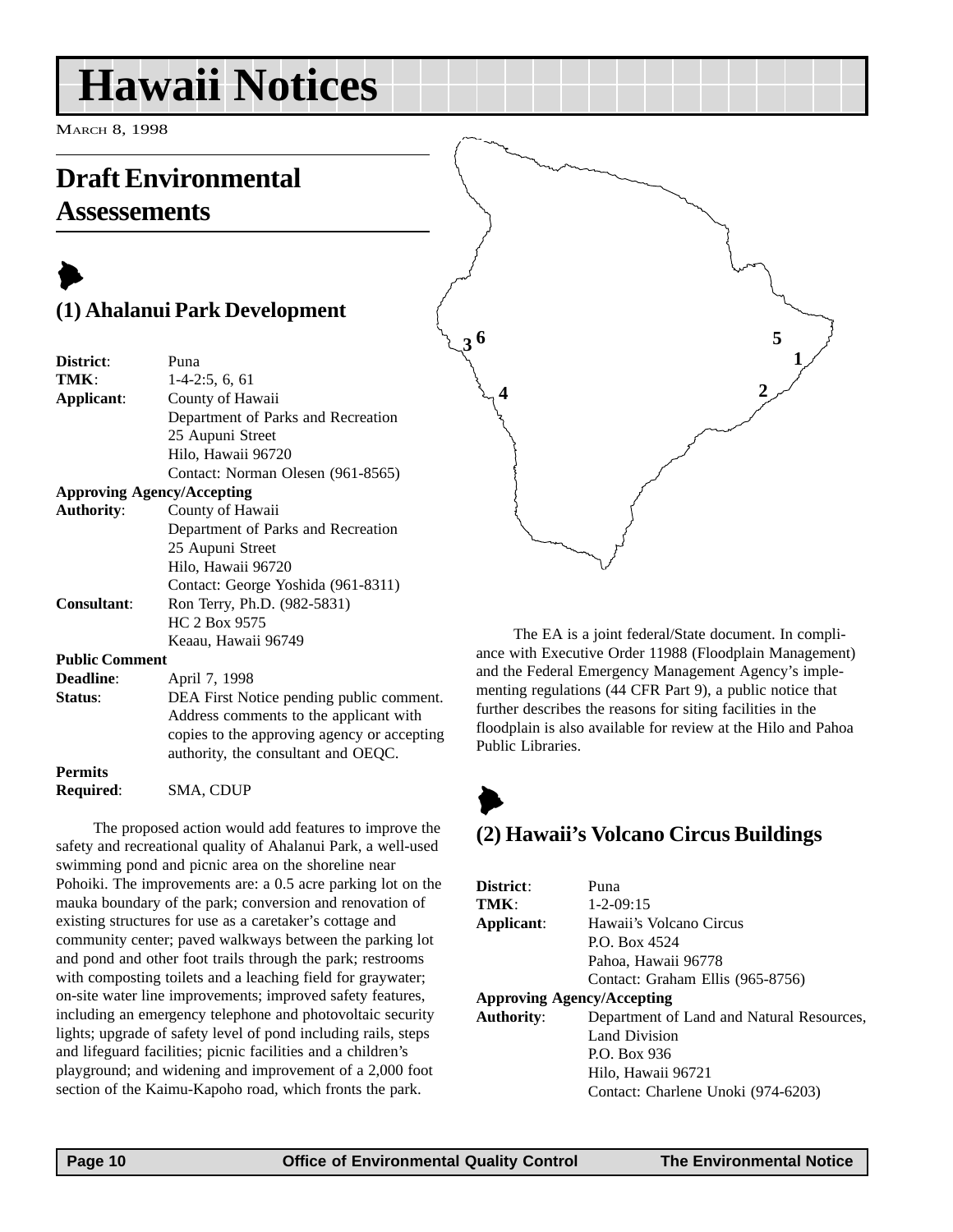<span id="page-10-0"></span>

#### **Public Comment**

| <b>Deadline:</b> | April 7, 1998                               |
|------------------|---------------------------------------------|
| Status:          | DEA First Notice pending public comment.    |
|                  | Address comments to the applicant with      |
|                  | copies to the approving agency or accepting |
|                  | authority and OEOC.                         |
| <b>Permits</b>   |                                             |
| <b>Required:</b> | LUC special permit                          |

The applicant is applying for a long term lease for educatonal and recreational purposes. Hawaii's Volcano Circus, is a non-profit organization. Through partnerships with other educational, civic and charitable organizations the mission is to promote the healthy development of children and the community using universal and time honored skills of the circus.

Of the 59.69 acres, roughly 4 acres will be for administrative facilities and roads. The remainder of the lands will be left untouched and protected to develop as a lowland ohia rain forest. This project is located at Kehena in Puna, adjacent to Kalapana Seaview Estates.



#### **(3) Nohona Partners Easement Over Judd Trail**

| District:             | North Kona                                  |  |  |
|-----------------------|---------------------------------------------|--|--|
| TMK:                  | $7-7-04:02$ ; $7-7-08:27$                   |  |  |
| Applicant:            | Nohona Partners, Inc.                       |  |  |
|                       | $c$ /o Steven S.C. Lim, Attorney (935-6644) |  |  |
|                       | Carlsmith Ball Wichman Case & Ichiki        |  |  |
|                       | P.O. Box 686                                |  |  |
|                       | Hilo, Hawaii 96721                          |  |  |
|                       | <b>Approving Agency/Accepting</b>           |  |  |
| <b>Authority:</b>     | Department of Land and Natural Resources,   |  |  |
|                       | <b>Land Division</b>                        |  |  |
|                       | P.O. Box 936                                |  |  |
|                       | Hilo, Hawaii 96721                          |  |  |
|                       | Contact: Charlene Unoki (974-6203)          |  |  |
| <b>Public Comment</b> |                                             |  |  |
| <b>Deadline:</b>      | April 7, 1998                               |  |  |
| Status:               | DEA First Notice pending public comment.    |  |  |
|                       | Address comments to the applicant with      |  |  |
|                       | copies to the approving agency or accepting |  |  |
|                       | authority and OEQC.                         |  |  |
| <b>Permits</b>        |                                             |  |  |
| Required:             | <b>DLNR</b> easement                        |  |  |
|                       |                                             |  |  |

MARCH 8, 1998

Nohona Partners, Inc. through its attorney is requesting approval for perpetual, non-exclusive easements for roadway, utility and driveway purposes over, under and across portions of the Judd Trail and a construction right-of-entry for the maintenance of said easements, roadways and buffer areas. This is necessary to provide access to lands located within the proposed "Ho'omalu on Alii" subdivision.

Applicant proposes to preserve intact portions of the historic alignment, pursuant to the requirements of the State Historic Preservation Division and to isolate remaining portions of the historic alignment within preservation easements, with appropriate 'no-build' buffers designated alongside each easement to separate them from developable areas of the proposed agricultural subdivision. Applicant has presented the foregoing proposal to the Na Ala Hele Advisory Council and received a comment letter expressing no significant objection, with the exception that Na Ala Hele asked Applicant to attempt to incorporate the Judd Trail Alignment as a benefit to adjacent property owners and as a project amenity.

## **Final Environmental Assessments/Findings of No Significant Impacts (FONSI)**

## **(4) Ka'awaloa Orchards Agricultural Project District**

| District:                         | South Kona                             |  |  |  |
|-----------------------------------|----------------------------------------|--|--|--|
| TMK:                              | 8-1-09:19 & por. of 20                 |  |  |  |
| Applicant:                        | Seamount Enterprises, LLC              |  |  |  |
|                                   | dha Ka'awaloa Orchards                 |  |  |  |
|                                   | 845 Bellevue Place East, Suite 308     |  |  |  |
|                                   | Seattle, Washington 98102              |  |  |  |
| <b>Approving Agency/Accepting</b> |                                        |  |  |  |
| <b>Authority:</b>                 | County of Hawaii                       |  |  |  |
|                                   | <b>Planning Department</b>             |  |  |  |
|                                   | 25 Aupuni Street, Room 109             |  |  |  |
|                                   | Hilo, Hawaii 96720                     |  |  |  |
|                                   | Contact: Virginia Goldstein (961-8288) |  |  |  |
| Consultant:                       | Carlsmith Ball Wichman Case & Ichiki   |  |  |  |
|                                   | P.O. Box 656                           |  |  |  |
|                                   | Honolulu, Hawaii 96809-3402            |  |  |  |
|                                   | Contact: Tim Lui-Kwan (523-2500)       |  |  |  |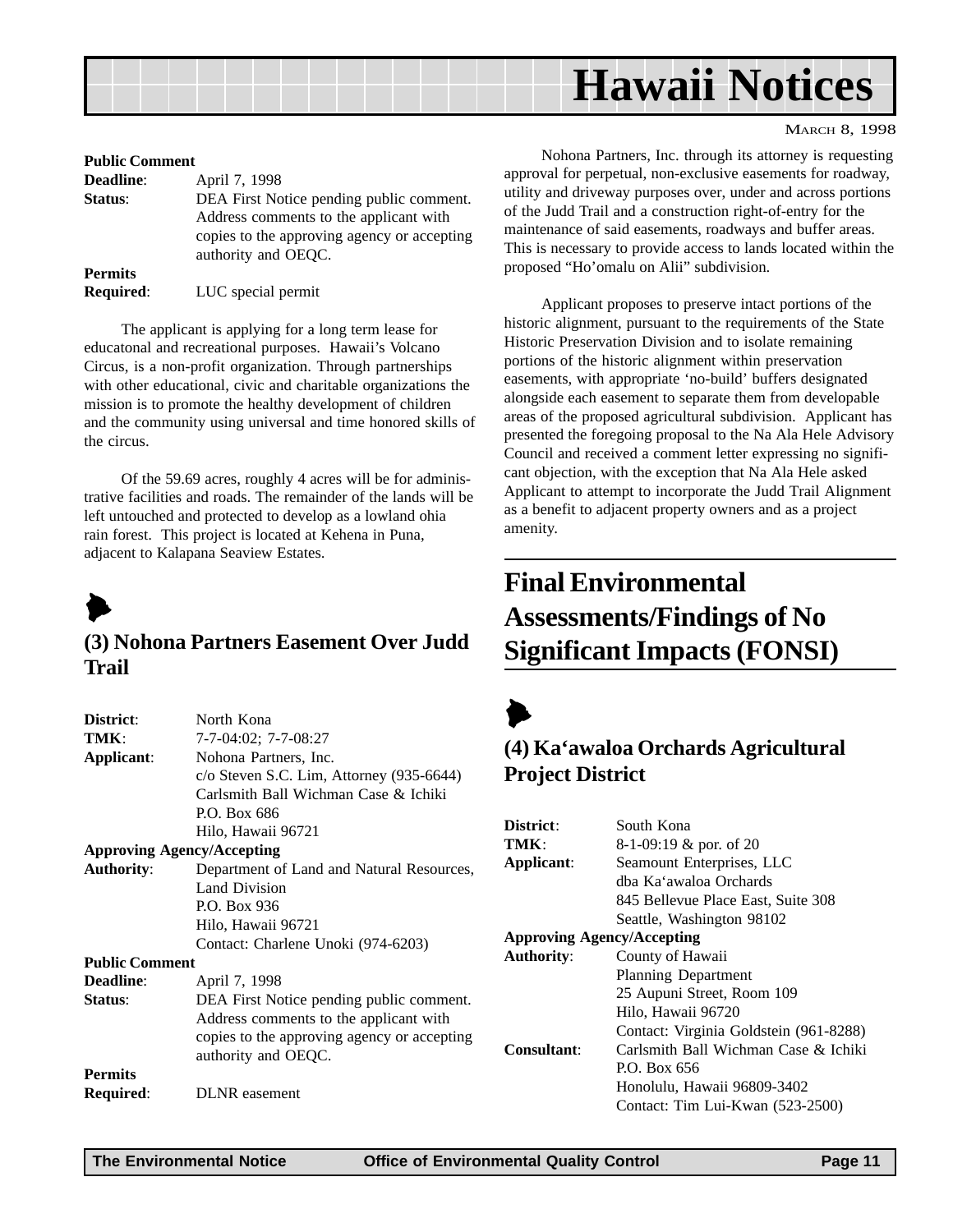## <span id="page-11-0"></span>**Hawaii Notices**

MARCH 8, 1998

#### **Public Challenge**

| <b>Deadline:</b> | April 7, 1998                          |
|------------------|----------------------------------------|
| Status:          | FEA/FONSI issued, project may proceed. |
| <b>Permits</b>   |                                        |
| <b>Required:</b> | SMA, grading $&$ subdivision approval  |
|                  |                                        |

The applicant wishes to convert an existing tropical fruit orchard operation siutated on 22.511 acres of land into a 7-lot Agricultural Project District (APD) development which would consist of lot sizes from 3 to 3.5 acres. Protective covenants is proposed which would prohibit further subdivision for a period of 40 years. Other proposed covenants would:

1. Maintain the existing tropical fruit orchard on each parcel as long as it remains viable. Each parcel must maintain a minimum of 85% of its total land area in agriculture.

2. Provide for the establishment of farm dwellings accessory to the orchards. Only one farm dwelling will be permitted on each lot created with its building site area not to exceed 15% of the total parcel. Public retail sale of agricultural products from the lots will be prohibited;

3. Establish certain protective covenants for the maintenance of the needed infrastructural facilities and systems to support the agricultural operations. There is an existing private water system which provides adequate water to support the proposed agricultural project district operations. An existing private roadway will also be extended to service the proposed lots.

The proposed 7-lot APD subdivision will not result in a substantial change of use of the land, but a change in operation and ownership structure. The entire 22.511 acre property will continue to be cultivated in various tropical fruits, for which the existing farm is well known. Instead of single ownership and operation of a 22.5 acre orchard, the proposed agricultural project district will simply allow for individual ownership and operation of smaller and more-managable 3 acre orchards. Therefore, no significant adverse impacts to environmental, ecological, historical, cultural and economic resources are anticipated. The project site was previously grubbed/graded to accommodate the existing tropical fruit orchard. DLNR-Historic Preservation Division concurs that the project will not "no adverse impact" to historic resources. Infrastructure to support the proposed subdivision are available or will be provided.

Effective October 23, 1997, the Hawaii County Council approved the applicant's request to re-zone the property to an Agricultural Project District (APD), which is intended to

provide a flexible and creative planning approach for developments within the agricultural zoning districts, in lieu of specific land use designations. Under this planning approach, opportunities will be provided for a mix of small scale agricultural activities and associated residential uses, as well as larger agricultural projects. This district will also provide a vehicle to satisfy the demand for a rural lifestyle on marginal agricultural land, while decreasing the pressure to develop important agricultural land for this purpose. The planning approach would establish a continuity in land uses and designs, while providing for the needed infrastructural facilities and systems to support the various types of agricultural developments.

 $\blacktriangleright$ 

### **(5) Keonepoko Nui 2 Production Well**

| District:                         | Puna                                   |  |  |
|-----------------------------------|----------------------------------------|--|--|
| TMK:                              | $1-5-8$ : por. 1                       |  |  |
| Applicant:                        | Department of Hawaiian Home Lands      |  |  |
|                                   | P.O. Box 1879                          |  |  |
|                                   | Honolulu, Hawaii 96805                 |  |  |
|                                   | Contact: Gerald Lee (586-3815)         |  |  |
| <b>Approving Agency/Accepting</b> |                                        |  |  |
| <b>Authority:</b>                 | Department of Hawaiian Home Lands      |  |  |
|                                   | P.O. Box 1879                          |  |  |
|                                   | Honolulu, Hawaii 96805                 |  |  |
|                                   | Contact: Gerald Lee (586-3815)         |  |  |
| Consultant:                       | Engineers Surveyors Hawaii             |  |  |
|                                   | 1020 Auahi Street, Building 6, Suite 1 |  |  |
|                                   | Honolulu, Hawaii 96814                 |  |  |
|                                   | Contact: Eric Hee (591-8116)           |  |  |
| <b>Public Challenge</b>           |                                        |  |  |
| <b>Deadline:</b>                  | April 7, 1998                          |  |  |
| Status:                           | FEA/FONSI issued, project may proceed  |  |  |
| <b>Permits</b>                    | Pump installation, building and        |  |  |
| <b>Required:</b>                  | grading permits                        |  |  |
|                                   |                                        |  |  |

The proposed project would construct a production well and supporting facilities at the existing Hawaii County Department of Water Supply (DWS) Keonepoko Nui well and reservoir site. The project has two purposes:

\* The most important objective is to develop a source of potable water supply for the Department of Hawaiian Home Lands (DHHL) Makuu Farm and Agricultural Lots.

\* Secondly, locating the well at Keonepoko Nui, adjacent to an existing well, will also provide a needed backup well for the DWS Keonepoko Nui site.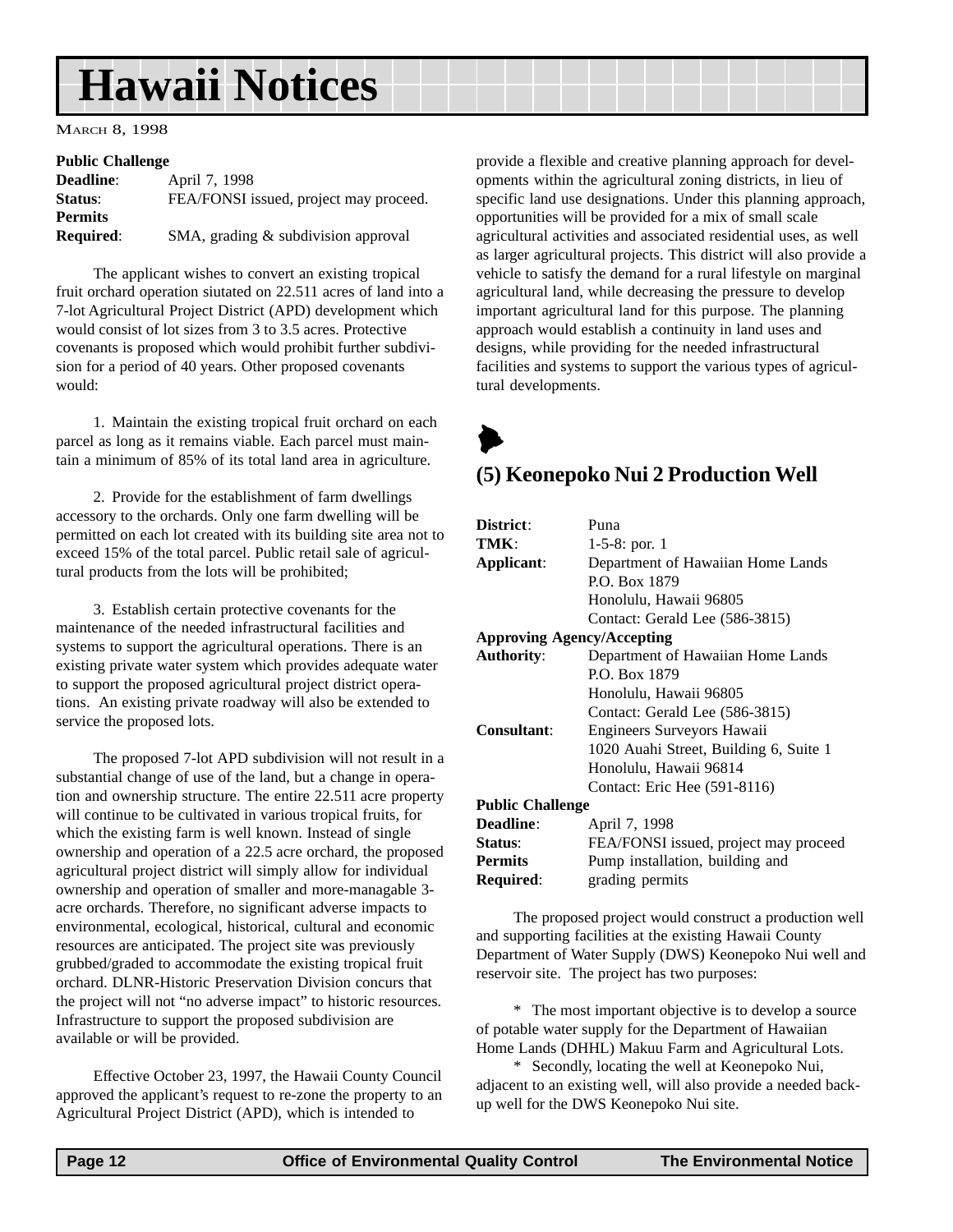<span id="page-12-0"></span>

The site is located alongside Highway 130 at an approximate elevation ranging between 603 feet and 605 feet, just south of the Makuu Farm and Agricultural Lots Subdivision and approximately 2000 feet from the Pahoa Landing Airstrip on the opposite side of the highway.

This project will make potable water available for lots below the 520 ft. elevation.

The production facilities will include installation of a permanent 700 gpm pump, control building and connection to the existing 0.5 mg DWS reservoir tank on this site. Transmission waterlines from the existing reservoir tank to Makuu Farm and Agricultural Lots will be constructed under a separate project.

## **National Environmental Policy Act (NEPA)**

## $\blacktriangleright$

## **(6) Kuakini Highway Improvements Between Palani and Hualalai Roads (Environmental Assessment)**

| District:                                              | North Kona                            |  |  |  |
|--------------------------------------------------------|---------------------------------------|--|--|--|
| Applicant:                                             | U.S. Department of Transportation     |  |  |  |
|                                                        | Federal Highway Administration        |  |  |  |
|                                                        | P.O. Box 50206                        |  |  |  |
|                                                        | Honolulu, Hawaii 96850                |  |  |  |
|                                                        | Contact: Richelle Suzuki (541-2700)   |  |  |  |
| <b>Approving Agency/Accepting</b>                      |                                       |  |  |  |
| U.S. Department of Transportation<br><b>Authority:</b> |                                       |  |  |  |
|                                                        | Federal Highway Administration        |  |  |  |
|                                                        | P.O. Box 50206                        |  |  |  |
|                                                        | Honolulu, Hawaii 96850                |  |  |  |
|                                                        | Contact: Abraham Wong (541-2700)      |  |  |  |
| Consultant:                                            | Parsons Brinckerhoff Quade & Douglas, |  |  |  |
|                                                        | Inc.                                  |  |  |  |
|                                                        | Pacific Tower, Suite 3000             |  |  |  |
|                                                        | 1001 Bishop Street                    |  |  |  |
|                                                        | Honolulu, Hawaii 96813                |  |  |  |
|                                                        | Contact: Clyde Shimizu (531-7094)     |  |  |  |
| <b>Public Comment</b>                                  |                                       |  |  |  |

**Deadline**: **April 7, 1998** 

The U.S. Department of Transportation, Federal Highway Administration (FHWA), the State of Hawaii Department of Transportation, Highways Division (HDOT), and the County of Hawaii, Department of Public Works (DPW) propose to widen, from two through lanes to four through lanes, a 0.8 km (half mile) segment of Kuakini Highway in Kailua-Kona from its intersection with Palani Road to its intersection with Hualalai Road. The proposed project also includes a left turn pocket approximately 100 m (300 ft) northeast along Palani Road, a transition section extending approximately 60 m (200 ft) southeast of the highway+s junction with Hualalai Road, and a connection between Ololi Road and Kopiko Street. Other features of the project include repaving, new drainage structures, additional lighting, continuous sidewalks on both sides of the highway, synchronized traffic signals, and bike lanes. The project will take place within the existing 24 m (80 ft) County right-ofway so no property acquisition will be required. The posted speed limit following the improvements will remain 40 km/h (25 mph).

The DPW earlier announced and distributed a Draft environmental assessment (EA) on this proposed project for agency and public comments under the provisions of Chapter 343 of the Hawaii Revised Statutes and Title 11, Chapter 200 of the Hawaii Administrative Rules. The comments received on the Draft EA have been incorporated into this National Environmental Policy Act (NEPA) EA.

If necessary approvals are obtained in a timely manner, construction would begin in 1999 and the widening would be completed in approximately 12 months, opening for service in 2000.

## **Previously Published Projects Pending Public Comments**

## **Draft Environmental Assessments**

#### 6 **Keahole Reservoir**

```
Applicant: Department of Land and Natural Resources
               1151 Punchbowl Street
               Honolulu, Hawaii 96813
               Contact: Hiram Young (587-0260)
Approving Agency/Accepting
Authority: Same as above.
Public Comment
Deadline: March 25, 1998
```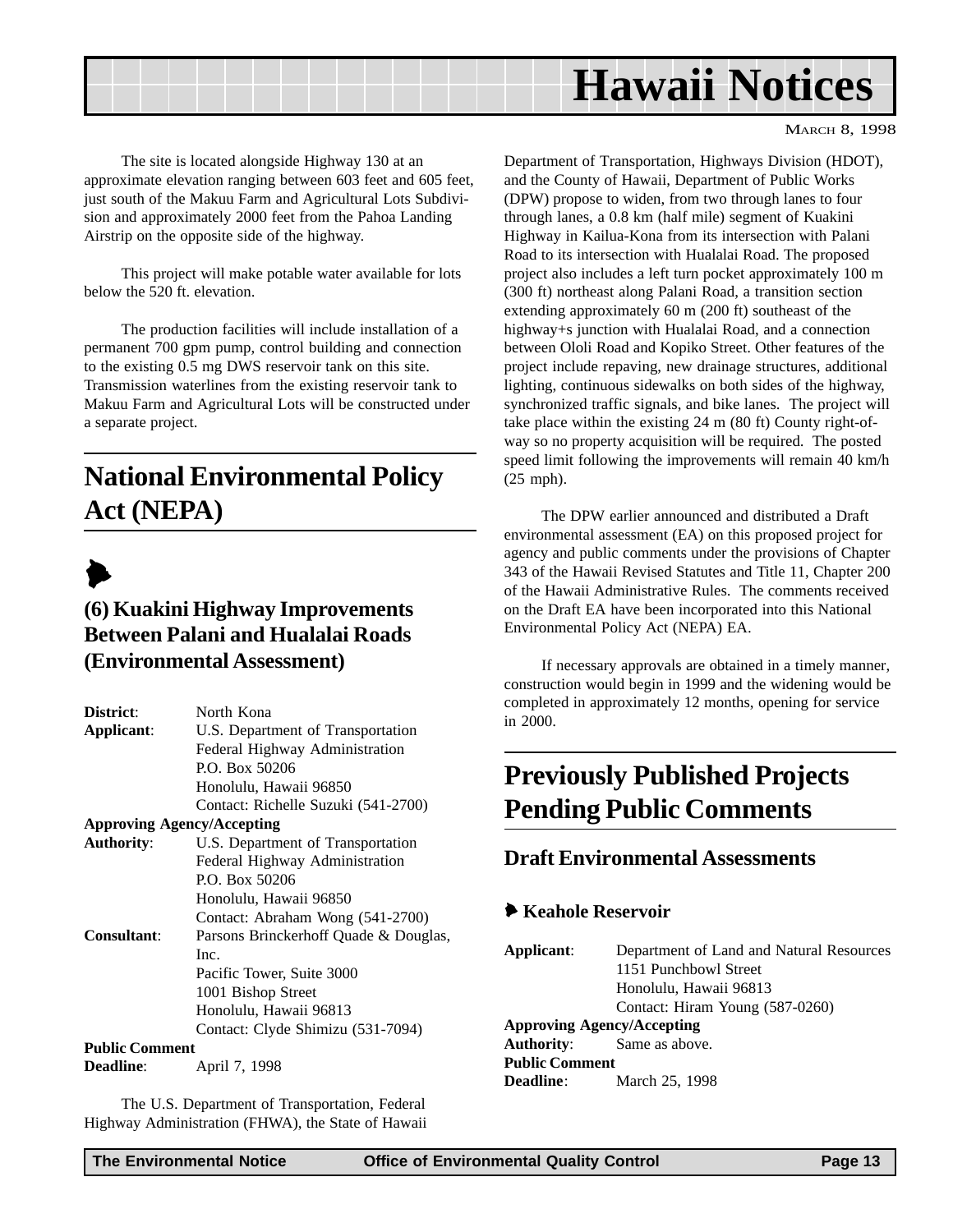## <span id="page-13-0"></span>**Hawaii Notices**

MARCH 8, 1998

### 6 **Waimea Exploratory Well**

**Applicant**: Department of Land and Natural Resources Land Division 1151 Punchbowl Street, Room 221 Honolulu, Hawaii 96813 Contact: Hiram Young (587-0260) **Approving Agency/Accepting Authority**: Same as above. **Public Comment Deadline**: March 25, 1998

### **Final Environmental Impact Statements**

#### 6 **Waimea-Paauilo Watershed**

**Applicant**: Department of Agriculture P.O. Box 22159 Honolulu, Hawaii 96823-2159 Contact: Paul Matsuo (973-9473)

## **Kauai Notices**

## **Previously Published Projects Pending Public Comments**

### **Draft Environmental Assessments**

#### 7 **Kauai Intermediate School**

**Applicant**: Department of Accounting and General **Services** 1151 Punchbowl Street, Room 430 Honolulu, Hawaii 96813 Contact: Ralph Morita (586-0486) **Approving Agency/Accepting Authority**: Same as above. **Public Comment Deadline**: March 25, 1998

| <b>Approving Agency/Accepting</b> |                                             |  |
|-----------------------------------|---------------------------------------------|--|
| <b>Authority:</b>                 | Governor, State of Hawaii                   |  |
|                                   | c/o Office of Environmental Quality Control |  |
|                                   | 235 South Beretania Street, Suite 702       |  |
|                                   | Honolulu, Hawaii 96813                      |  |
| Status:                           | FEIS currently being reviewed by the Office |  |
|                                   | of Environmental Quality Control.           |  |



**Applicant**: County of Kauai Department of Water P.O. Box 1706 Lihue, Hawaii 96766 Contact: Ernest Lau (245-5408) **Approving Agency/Accepting Authority**: Same as above. **Public Comment Deadline**: March 25, 1998



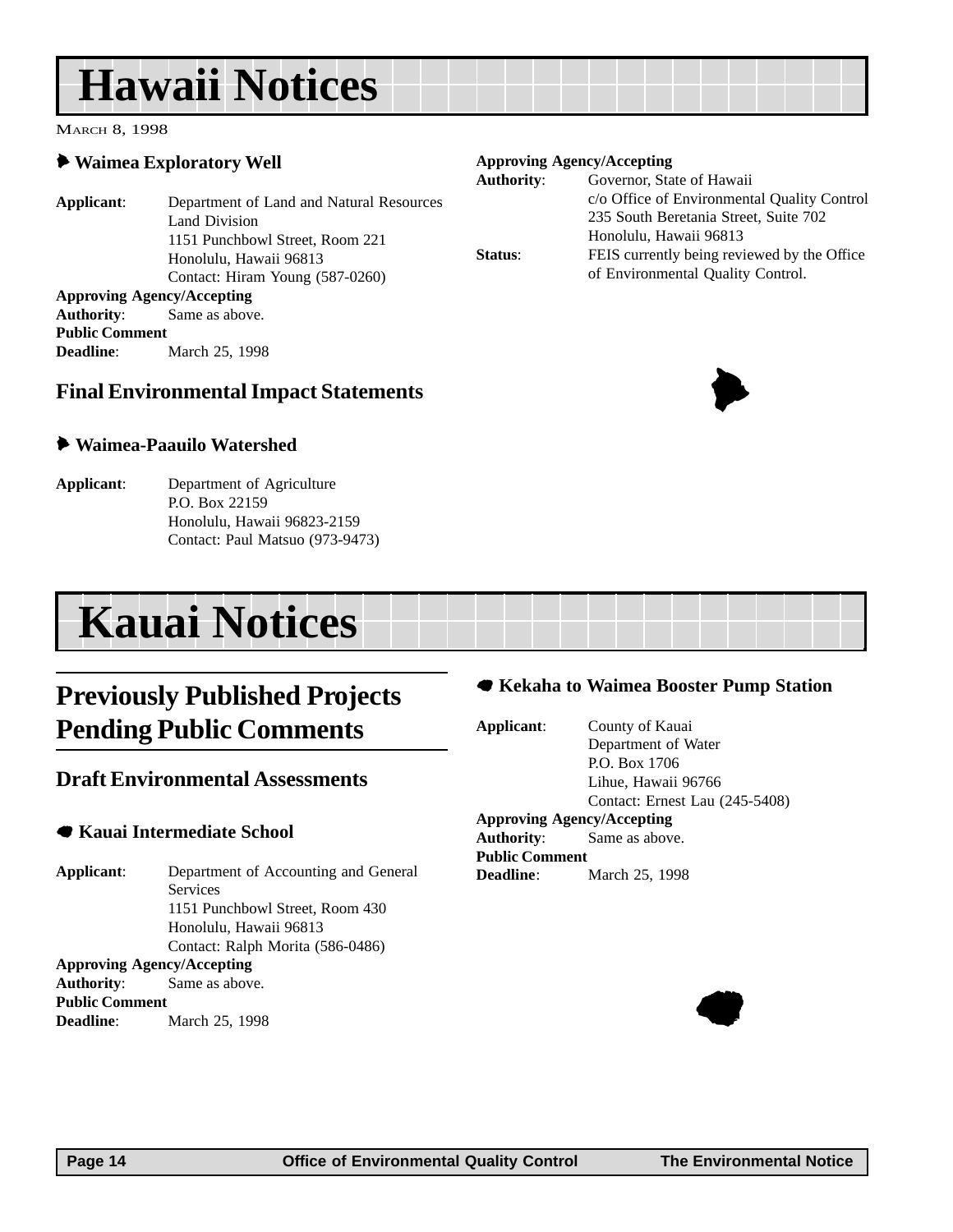|  | <b>Shoreline Notices</b> |
|--|--------------------------|
|  |                          |

## **Shoreline Certification Applications**

Pursuant to §13-222-12, HAR the following shoreline certification applications are available for inspection at the DLNR District Land Offices on Kauai, Hawaii and Maui and at Room 220, 1151 Punchbowl St., Honolulu, Oahu (Tel: 587-0414). All comments shall be submitted in writing to the State Land Surveyor, 1151 Punchbowl Street, Room 210, Honolulu, HI 96813 and postmarked no later than fifteen (15) calendar days from the date of the public notice of the application.

| Pursuant to §13-222-12, HAR the following shoreline certification applications are available for inspection at the DLNI<br>rict Land Offices on Kauai, Hawaii and Maui and at Room 220, 1151 Punchbowl St., Honolulu, Oahu (Tel: 587-0414). A<br>a Street, Room 210, Honolulu, HI 96813 |
|-----------------------------------------------------------------------------------------------------------------------------------------------------------------------------------------------------------------------------------------------------------------------------------------|
|                                                                                                                                                                                                                                                                                         |
| Tax Map<br>Key                                                                                                                                                                                                                                                                          |
| $4 - 3 - 01:04$                                                                                                                                                                                                                                                                         |
| $4 - 3 - 06:58$<br>Wayne M. Teruya for Belgrade                                                                                                                                                                                                                                         |
| $2 - 1 - 10:02$                                                                                                                                                                                                                                                                         |
|                                                                                                                                                                                                                                                                                         |

### **Shoreline Certifications and Rejections**

Pursuant to §13-222-26, HAR the following shorelines have been certified or rejected by the DLNR. A person may appeal a certification or rejection to the BLNR, 1151 Punchbowl Street, Room 220, Honolulu, HI 96813, by requesting in writing a contested case hearing no later than twenty (20) calendar days from the date of public notice of certification or rejection.

| Case<br>No. | Date<br>Cert/Rej      | Location                                                                                                                                   | Applicant                                                                 | Tax Map<br>Key  |
|-------------|-----------------------|--------------------------------------------------------------------------------------------------------------------------------------------|---------------------------------------------------------------------------|-----------------|
| $0A - 655$  | Certified<br>02/26/98 | Lot 10-A of Kawailoa Beach Lots of<br>Kawailoa, Waialoa, Oahu (61-651<br>Kamehameha Highway)                                               | Wes Tengan for Marina Whyte                                               | $6 - 1 - 10:06$ |
| $MA-017$    | Certified<br>02/26/98 | Por of RP 8213, LCAw 6715 to<br>Hoomanawanui, Keauhou, Honuaula,<br>Makawao, (Walea, Kihei), Maui (no<br>address available - Wailea, Maui) | Austin, Tsutsumi &<br>Associates, Inc. for Wailea<br>Resort Company, Ltd. | $2 - 1 - 12:15$ |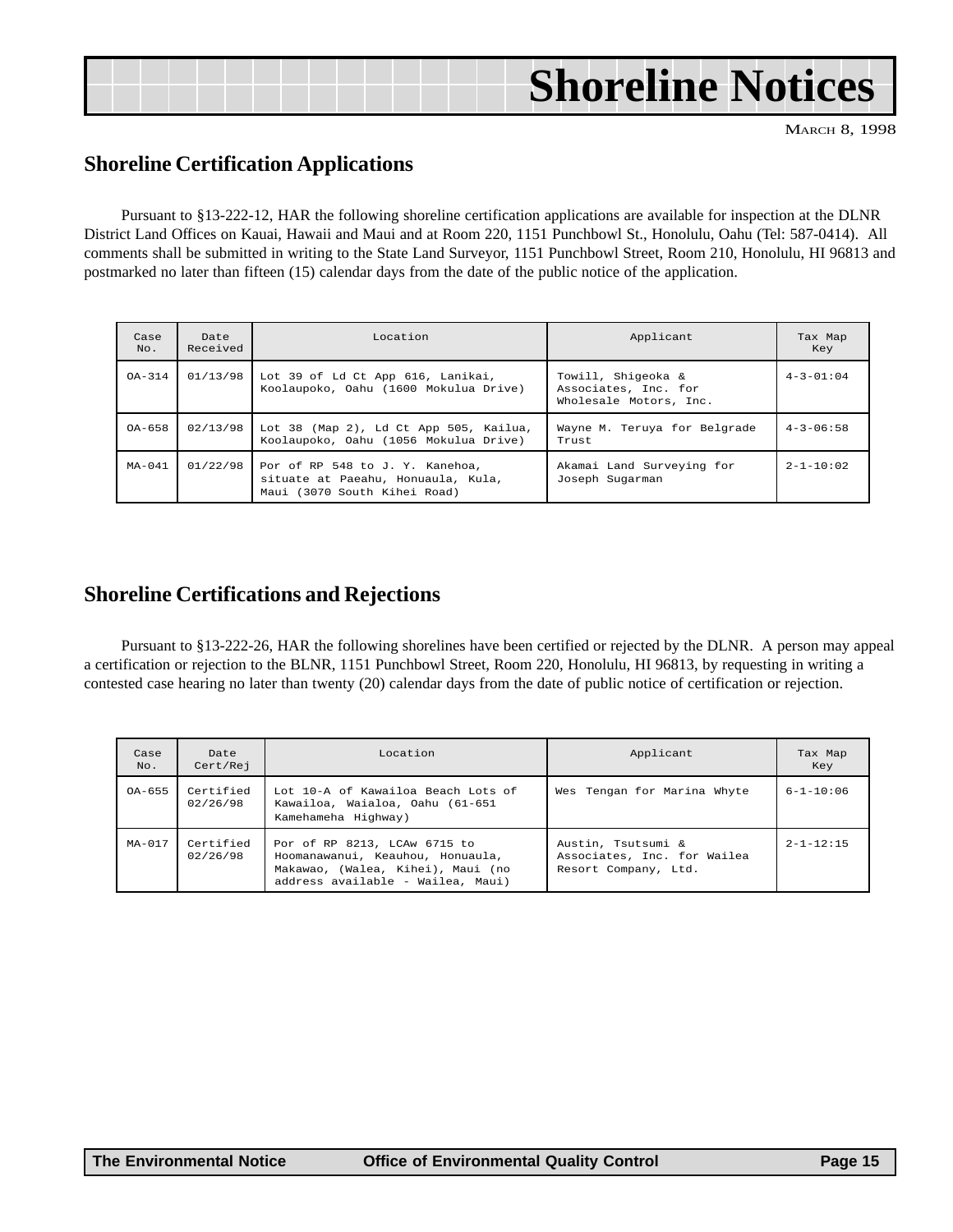## <span id="page-15-0"></span>**Pollution Control Permits**

MARCH 8, 1998

## **Department of Health Permits**

The following is a list of some pollution control permits currently being reviewed by the State Department of Health. For more information about any of the listed permits, please contact the appropriate branch or office of the Environmental Management Division at 919 Ala Moana Boulevard, Honolulu.

| Branch &<br>Permit Type                                       | Applicant &<br>Permit Number                                   | Project Location                        | Pertinent<br>Dates | Proposed Use                                                                  |
|---------------------------------------------------------------|----------------------------------------------------------------|-----------------------------------------|--------------------|-------------------------------------------------------------------------------|
| Clean Air<br>Branch, $586-$<br>4200, Covered<br>Source Permit | AES Hawaii, Inc.,<br># 0087-01-C                               | Kaomi Loop, Kapolei,<br>Oahu            | Issued:<br>2/18/98 | 180 MW Coal-Fired<br>Cogeneration Plant                                       |
| CAB,<br>Noncovered<br>Source Permit                           | Jas. W. Glover,<br>Ltd., $\#$ 0363-01-N                        | Honokohau, North<br>Kona, Hawaii        | Issued:<br>2/23/98 | 150 CY/Hr. Portable<br>Concrete Batch<br>Plant and Diesel<br>Engine Generator |
| CAB, Covered<br>Source Permit                                 | City and County of<br>Honolulu, $\#$ 0215-<br>01-C (Amendment) | 91-1501 Geiger Road,<br>Ewa Beach, Oahu | Issued:<br>2/23/98 | Modification to<br>Central Odor<br>Control System                             |
| CAB, Temporary<br>Noncovered<br>Source Permit                 | West hawaii<br>Concrete, $\#$ 0352-<br>$01 - NT$               | Mauna Kea Summit,<br>Hamakua, Hawaii    | Issued:<br>2/25/98 | 75 CY/Hr. Portable<br>Concrete Batch<br>Plant and Diesel<br>Engine generator  |

## **Environmental Council Notices**

## **Tentative Environmental Council Meetings**

The Environmental Council is tentatively scheduled to meet on **Wednesday, March 18, 1998 at 4:00 p.m.**

The Council's Exemption Committee, Cultural Impacts Committee, Rules Committee and Communication, Education & Legislation Committee are likely to meet the same day prior to the full Council meeting. Please call on or after March 12, 1998 for the final agenda and confirmation of date, time, and place.

Any person desiring to attend the meetings and requiring an acommodation (taped materials or sign language interpreter) may request assistance provided such a request is made five (5) working days prior to the scheduled meetings. This request may be made by writing to Mr. Harlan Hashimoto, Chairperson, Environmental Council c/o Office of Environmental Quality Control, 235 South Beretania Street, Suite 702, Honolulu, Hawaii 96813 or by fax at (808) 586-4186.